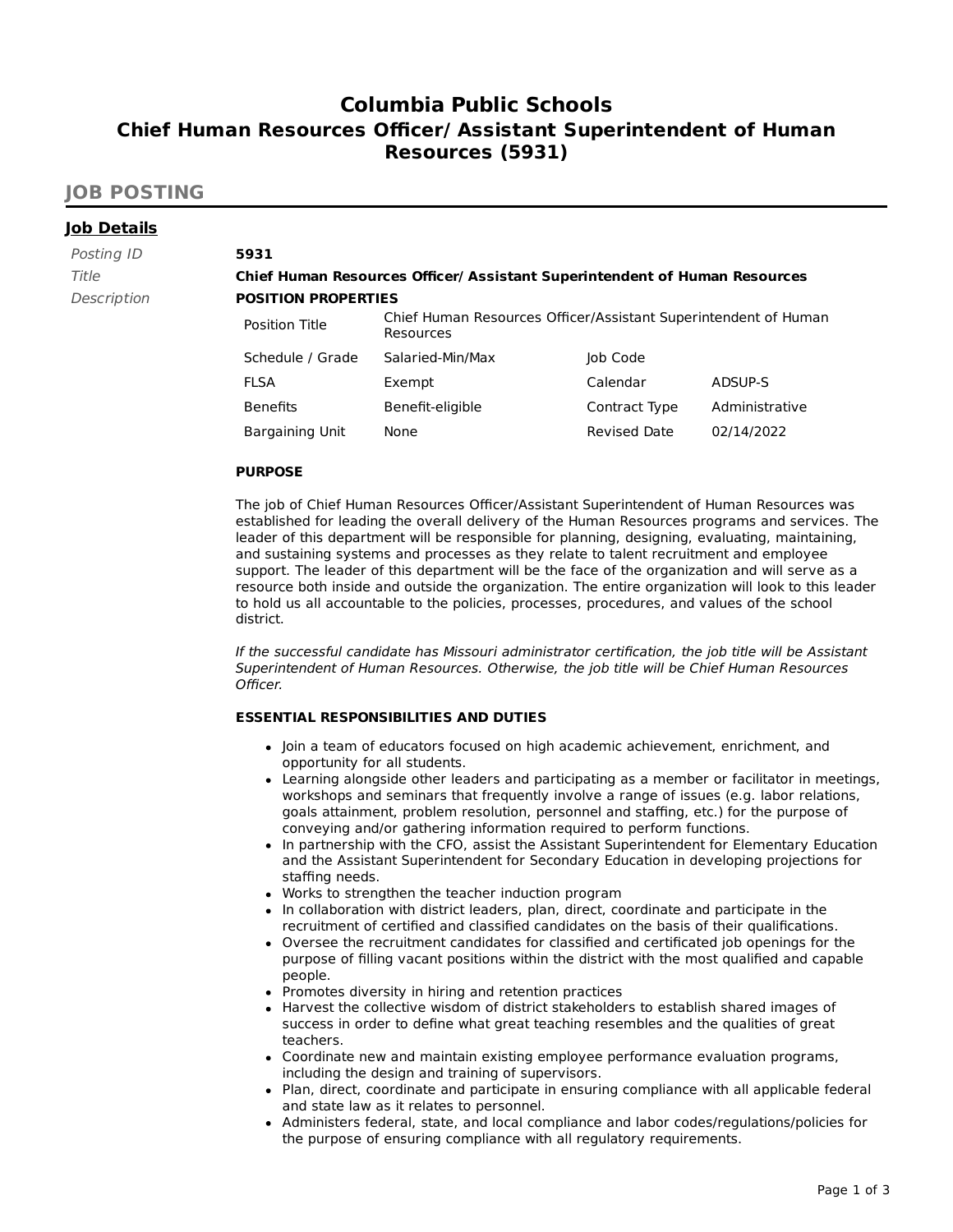- Supervise the certification process and the constant monitoring of certification issues
- Administer provisions of district procedures dealing with transfers, discipline, leaves, resignations, retirements, and absences.
- Assist the administrative team in fostering positive connectedness (interpersonal relations) with all stakeholders, including a process for gathering feedback from stakeholders for the purpose of addressing the Human Resource needs of the district.
- Strong communication and interpersonal skills.
- Through empathy and compassion, establish and maintain effective working relationships with staff and the school community.
- Perform a wide variety of personnel functions (e.g. recruiting, interviewing, evaluating, supervising, terminating, etc.) for the purpose of maintaining adequate staffing, enhancing personnel productivity and achieving objectives within budget.
- Ensure compliance with regulatory requirements and established guidelines, securing information for planning, and/or responding to requests.
- Understands and adheres to Board policies and procedures

Perform other duties as necessary to support the mission and vision of Columbia Public School District.

#### **DISTRICT EXPECTATIONS**

All employees of the District are expected to adhere to the policies and regulations of the Board of Education, maintain appropriate certification and competencies necessary for the position, and demonstrate the values of the district at all times. For information on polices, regulations and values, visit [http://www.cpsk12.org.](http://www.cpsk12.org/)

#### **REPORTING RELATIONSHIPS**

Reports To: Superintendent

Supervises: Exempt and non-exempt human resources personnel.

#### **QUALIFICATIONS**

Minimum: Bachelor's Degree with specialization in educational administration, personnel, business or related degree;

Three (3) years of experience in public and/or educational administration including three (3) years of increasingly technical personnel experience;

#### Preferred:

Hold or be eligible for a Missouri Superintendent Certificate; Doctorate degree preferred. PHR or SPHR certification preferred. Training in or experience with collective bargaining procedures; Experience in labor management practices and current trends in employee relations

#### **ADA REQUIREMENTS**

Language: Present information including formal presentations. Respond to questions, concerns, and complaints and respond appropriately. Read, analyze, and interpret complex documents. Write business correspondence, including staff memoranda and articles. Keep information confidential as required by law, policy, or the nature of a particular situation

Computation: Apply concepts such as fractions, percentages, ratios and proportions to practical situations.

Reasoning: Define problems, collect data, establish facts, and draw valid conclusions. Interpret instructions furnished in written, oral, diagram or schedule form. Interpret instructions presented in written, oral, diagram or schedule form. Demonstrate executive functions such as planning, organizing, remembering, and regulating information and behavior as they pertain to student performance and achievement

Technology: Demonstrate strong computer skills including word processing, and working with spreadsheets and databases; understand and submit online reports; Learn new systems and software.

Other Skills: Demonstrate excellent listening, interpersonal, and non-verbal communication skills. Demonstrate excellent written and oral communication skills. Manage multiple tasks simultaneously.